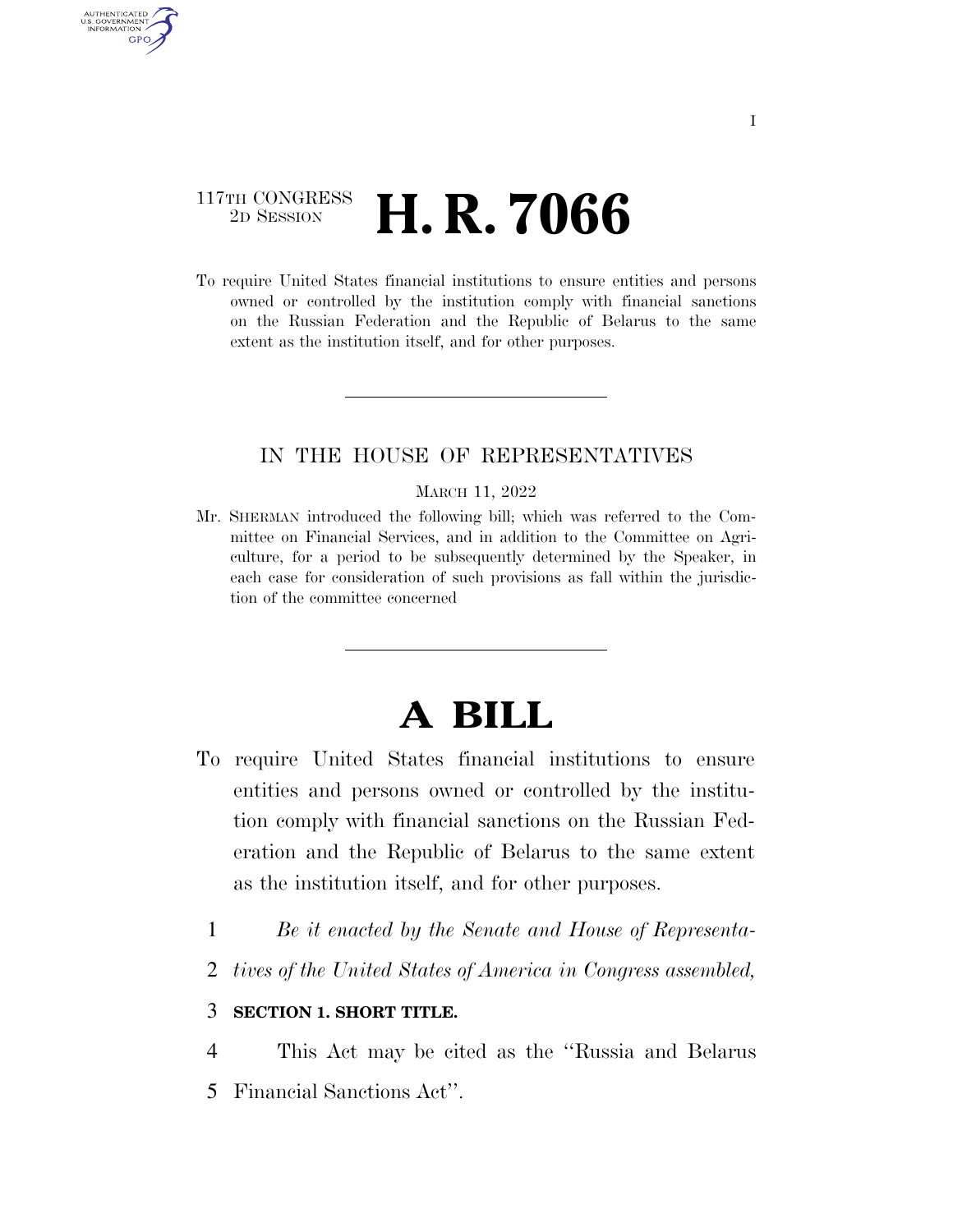### **SEC. 2. REQUIREMENTS.**

 (a) IN GENERAL.—A United States financial institu- tion shall take all actions necessary and available to cause any entity or person owned or controlled by the institution to comply with any provision of law described in sub- section (b) to the same extent as required of a United States financial institution.

 (b) PROVISION OF LAW DESCRIBED.—A provision of law described in this subsection is any prohibition or limi- tation described in statute, regulation or order applicable to a United States financial institution concerning the Russian Federation or the Republic of Belarus, involv-ing—

- 14 (1) the conduct of transactions;
- (2) the acceptance of deposits;
- (3) the making, granting, transferring, holding, or brokering of loans or credits;

 (4) the purchasing or selling of foreign ex-change, securities, commodity futures, or options;

 (5) the procuring of purchasers and sellers de- scribed under paragraph (4) as principal or agent; or

 (6) any other good or service provided by a United States financial institution.

•**HR 7066 IH** (c) PENALTY.—A United States financial institution that violates subsection (a) shall be subject to the penalties